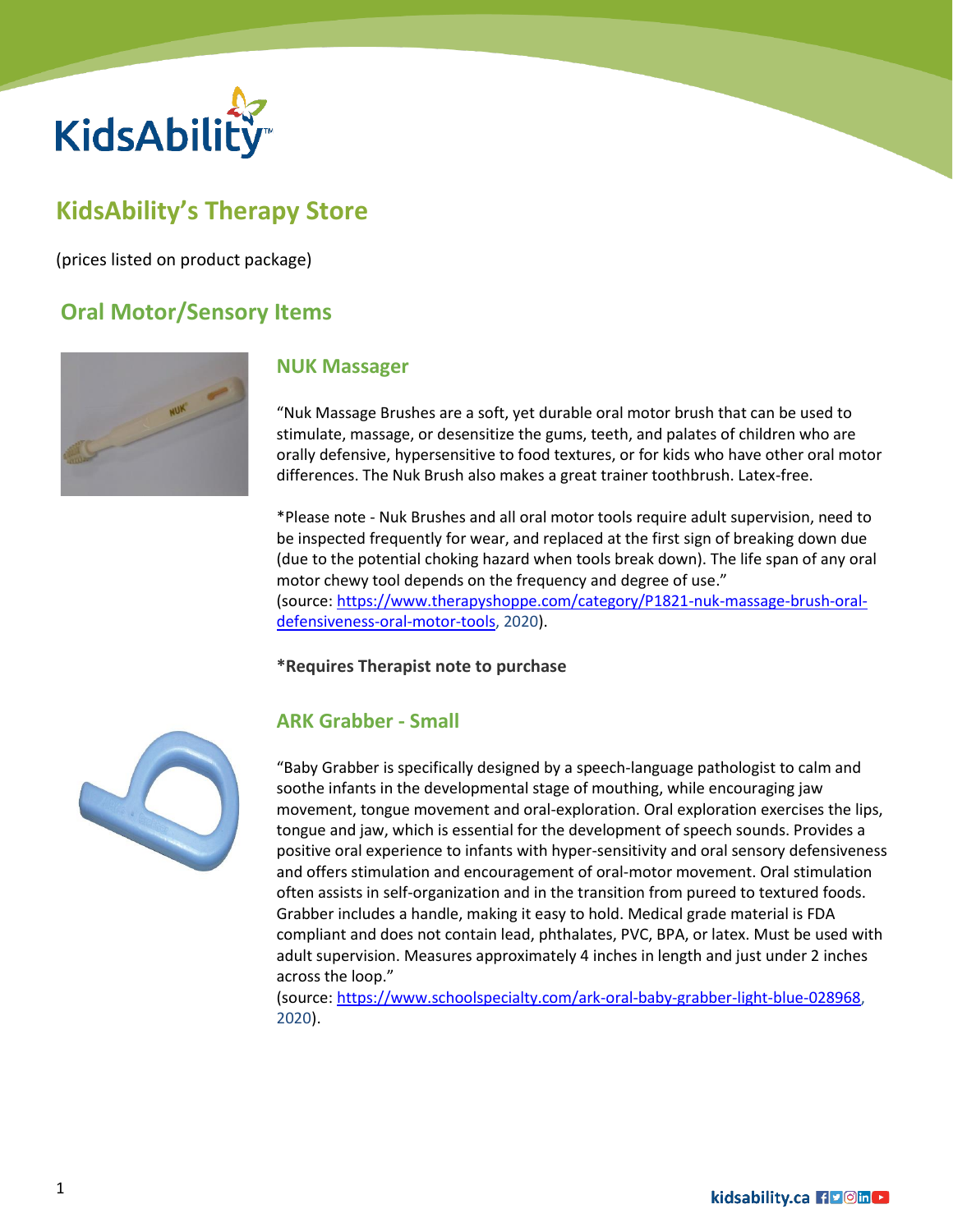

#### **ARK Grabber - Medium**

"As a mouthing tool, these provide an excellent opportunity for the mouth to play through jaw movement, tongue movement, and oral exploration. It has a "built-in" handle that makes it easy for the hand to hold. While all surfaces can be chewed on, the extension allows individuals to reach areas further back on the tongue and between the gums and teeth. Constructed of medical grade materials that are FDA compliant and contain no lead, phthalates, PVC, BPA. Latex Free. Some individuals may be able to damage the tools. Please supervise at all items and replace if necessary when the item shows signs of wear and tear. Measures 5 L x 2 W inches (across the loop/handle)." (source: [https://www.schoolspecialty.com/ark-therapeutic-grabber-purple-017345,](https://www.schoolspecialty.com/ark-therapeutic-grabber-purple-017345) 2020)



#### **ARK Grabber - Large**

"As a mouthing tool, these provide an excellent opportunity for the mouth to play through jaw movement, tongue movement, and oral exploration. It has a "built-in" handle that makes it easy for the hand to hold. While all surfaces can be chewed on, the extension allows individuals to reach areas further back on the tongue and between the gums and teeth. Constructed of medical grade materials that are FDA compliant and contain no lead, phthalates, PVC, BPA. Latex Free. Some individuals may be able to damage the tools. Please supervise at all items and replace if necessary when the item shows signs of wear and tear. Measures 5 L x 2 W inches (across the loop/handle)." (source: [https://www.schoolspecialty.com/grabber-xt-018670,](https://www.schoolspecialty.com/grabber-xt-018670) 2020).

#### **Beckman Easy Spoon**

"Developed by Debra Beckman this spoon helps with the improvement of oral motor control. The bowl of the spoon is shallow and narrow in size making it perfect for small/narrow mouths. The two spoons are rigid enough to be functional in holding food, but soft enough to flex if needed. They are lightweight, flexible, visually appealing, and made of latex-free material."

(source: [https://talktools.com/products/easy-spoon?variant=28452672585,](https://talktools.com/products/easy-spoon?variant=28452672585) 2020).



### **ChewEase (blue with clip)**

"A practical chewing solution! Use to encourage self-regulation for chewers or to strengthen young students' jaw muscles." (source: [https://www.schoolspecialty.com/abilitations-chewease-chewing-solution-12](https://www.schoolspecialty.com/abilitations-chewease-chewing-solution-12-inches-blue-clear-017711) [inches-blue-clear-017711,](https://www.schoolspecialty.com/abilitations-chewease-chewing-solution-12-inches-blue-clear-017711) 2020).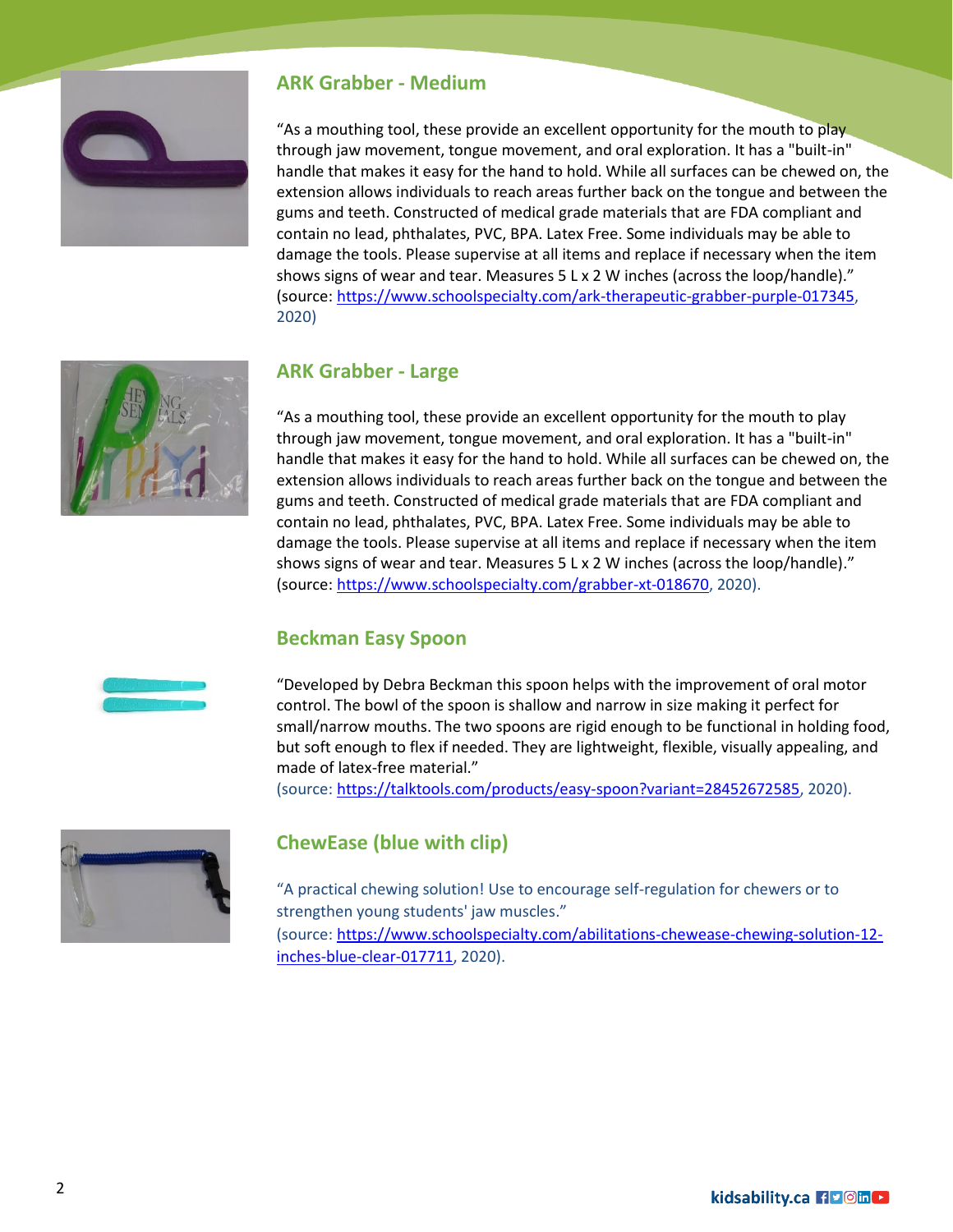





"Chewlery, the chewable jewelry, is ideal for oral-motor stimulating activities."

(source: [https://www.schoolspecialty.com/abilitations-chewlery-chewable-bracelet](https://www.schoolspecialty.com/abilitations-chewlery-chewable-bracelet-assorted-colors-set-of-7-017640)[assorted-colors-set-of-7-017640,](https://www.schoolspecialty.com/abilitations-chewlery-chewable-bracelet-assorted-colors-set-of-7-017640) 2020).

### **"Chewlery" Necklace**

"Chewlery, the chewable jewelry, is ideal for oral-motor stimulating activities."

(source: [https://www.schoolspecialty.com/abilitations-chewlery-chewable-necklace](https://www.schoolspecialty.com/abilitations-chewlery-chewable-necklace-assorted-colors-set-of-7-017639)[assorted-colors-set-of-7-017639,](https://www.schoolspecialty.com/abilitations-chewlery-chewable-necklace-assorted-colors-set-of-7-017639) 2020)

### **Mr. Juice Bear Straw Drinking Teaching Cup with Three Straws**

"A perfect therapy tool for improving the suck-swallow-breathe process. Also great for beginning straw use."

(source: [https://www.schoolspecialty.com/drinking-teaching-cup-029829,](https://www.schoolspecialty.com/drinking-teaching-cup-029829) 2020)

### **Munchables – Chew Blockz**

Munchable description: "Munchables Chew Blockz are ideal for chewers who prefer a long, narrow chewy that can reach to the back molars. This design features LEGO-like studs on the front and smaller nubs on the reverse for added sensory input. This style is appropriate for mild-moderate chewers." [\(https://www.munchables.ca/products/\)](https://www.munchables.ca/products/))

- "Recognized by the Canadian Association of Occupational Therapists who state that Munchables can be "used to replace inappropriate chewing behaviour (i.e. chewing on fingernails, pencils or clothing) and to provide potential regulating effects for the sensory system - reducing fidgeting and promoting attention and focus."
- "Created by a mother of two sensory children who believed that it was possible to provide kids with stylish chew necklaces."
- "Offers piece of mind. Munchables chewies are made of child-safe silicone no BPA, BPS, or any other chemicals are found in our products. All necklaces feature a breakaway clasp."
- "Assists children to filter out excess stimulus in their environments and divert extra energy which can result in improved behaviour and attention."
- "The Chew Blockz are strung on an easily shortened 29" nylon cord with a breakaway clasp. This style is not recommended for heavier chewers."

**PLEASE NOTE**: "Regularly inspect item for signs of wear and discard the product immediately if damage is found. Designed for children ages 3 and up. NEVER put necklaces or bracelets on babies or leave your child unattended with any

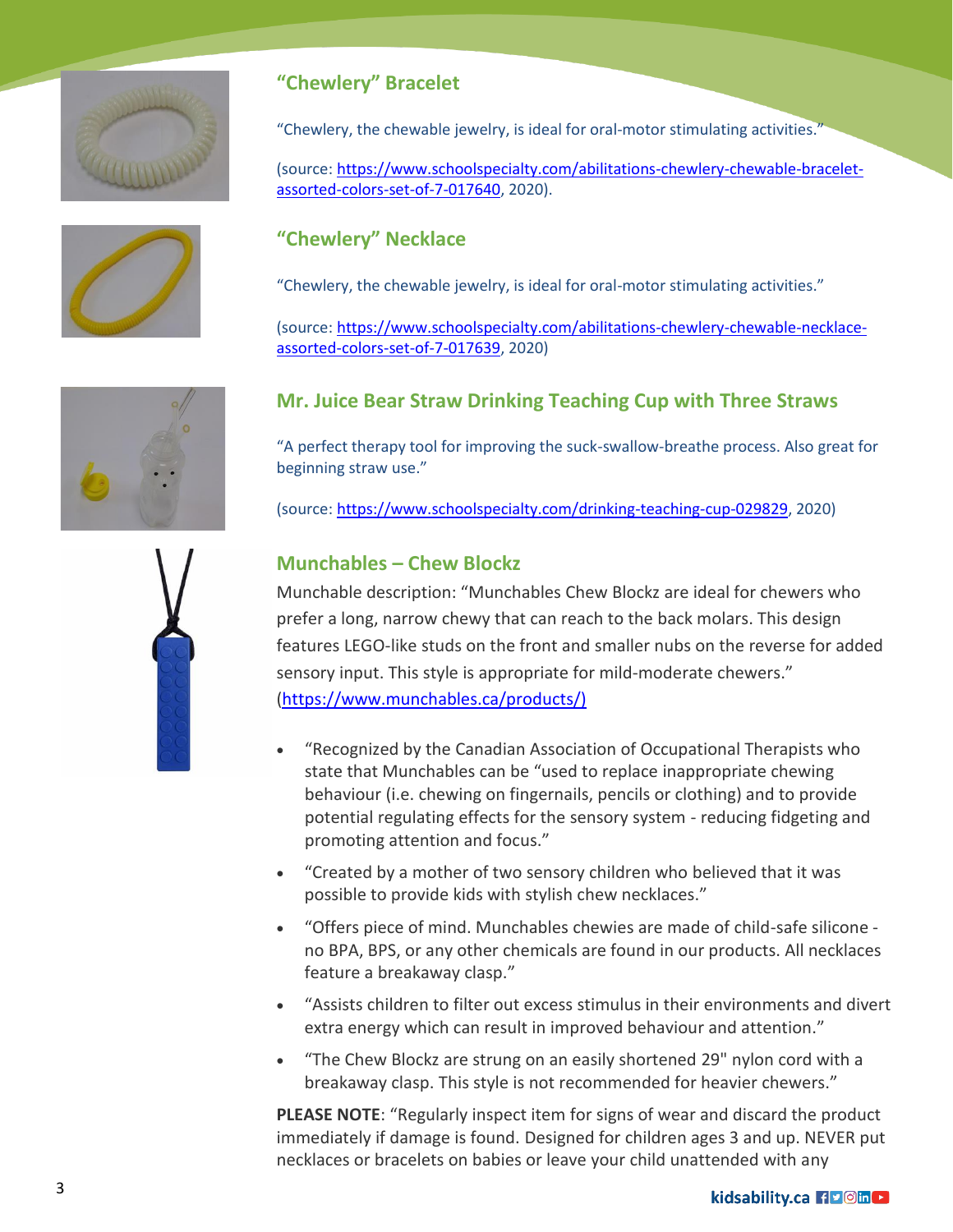jewelry. Clasps are not designed to be chewed on." [\(https://www.munchables.ca/products/\)](https://www.munchables.ca/products/))

(source: [https://www.munchables.ca/products/chew-blockz-chew](https://www.munchables.ca/products/chew-blockz-chew-necklace?_pos=2&_sid=dad6e32f5&_ss=r)necklace? pos=2& sid=dad6e32f5& ss=r, 2020)

### **Munchable – Little Bird Pendant**

Munchable Description: "The Little Bird Pendant is a small design that features a raised heart-shaped wing. This style is intended for mild-moderate chewers as protrusions, like the tail, are prone to being torn off by more aggressive chewers."

Features:

- "Recognized by the Canadian Association of Occupational Therapists who state that Munchables can be "used to replace inappropriate chewing behaviour (i.e. chewing on fingernails, pencils or clothing) and to provide potential regulating effects for the sensory system - reducing fidgeting and promoting attention and focus."
- "Created by a mother of two sensory children who believed that it was possible to provide kids with stylish chew necklaces."
- "Offers piece of mind. Munchables chewies are made of child-safe silicone - no BPA, BPS, or any other chemicals are found in our products. All necklaces feature a breakaway clasp."
- "Assists children to filter out excess stimulus in their environments and divert extra energy which can result in improved behaviour and attention."
- "The Little Bird Pendants are strung on an easily shortened 29" nylon cord with a breakaway clasp."

**PLEASE NOTE:** "Regularly inspect item for signs of wear and discard the product immediately if damage is found. Designed for children ages 3 and up. NEVER put necklaces or bracelets on babies or leave your child unattended with any jewelry. Clasps are not designed to be chewed on." [\(https://www.munchables.ca/products/\)](https://www.munchables.ca/products/))

(source: [https://www.munchables.ca/products/little-bird](https://www.munchables.ca/products/little-bird-pendant?_pos=1&_sid=875aead94&_ss=r)pendant? pos=1& sid=875aead94& ss=r, 2020)

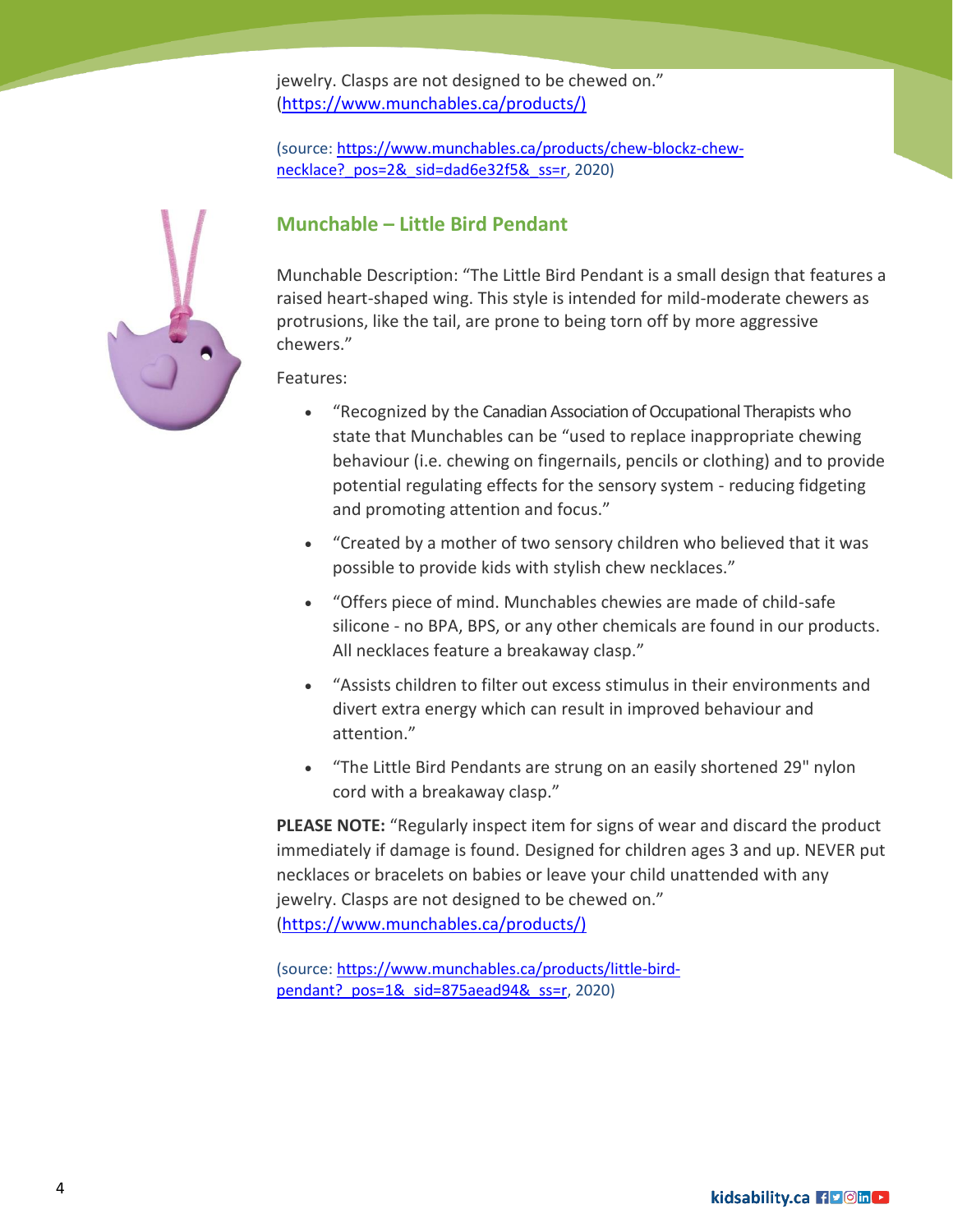

### **Munchable – Dinosaur Pendant**

Munchable Description: "Munchables Dinosaur Pendants are a larger-sized pendant that features a smooth front and slightly textured reverse side. The numerous protrusions are ideal for mouthing. This styles is appropriate for mildmoderate chewers."

Features:

- "Recognized by the Canadian Association of Occupational Therapists who state that Munchables can be "used to replace inappropriate chewing behaviour (i.e. chewing on fingernails, pencils or clothing) and to provide potential regulating effects for the sensory system - reducing fidgeting and promoting attention and focus."
- "Created by a mother of two sensory children who believed that it was possible to provide kids with stylish chew necklaces."
- "Offers piece of mind. Munchables chewies are made of child-safe silicone no BPA, BPS, or any other chemicals are found in our products. All necklaces feature a breakaway clasp."
- "Assists children to filter out excess stimulus in their environments and divert extra energy which can result in improved behaviour and attention."

**PLEASE NOTE:** "Regularly inspect item for signs of wear and discard the product immediately if damage is found. Designed for children ages 3 and up. NEVER put necklaces or bracelets on babies or leave your child unattended with any jewelry. Clasps are not designed to be chewed on."

(source: [https://www.munchables.ca/products/dinosaur](https://www.munchables.ca/products/dinosaur-pendants?_pos=1&_sid=ba4f7b991&_ss=r)pendants? pos=1& sid=ba4f7b991& ss=r, 2020)



### **Munchable – Shark Pendant**

Munchable Features:

- "Recognized by the *Canadian Association of Occupational Therapists* who state that Munchables can be "used to replace inappropriate chewing behaviour (i.e. chewing on fingernails, pencils or clothing) and to provide potential regulating effects for the sensory system - reducing fidgeting and promoting attention and focus."
- "Created by a mother of two sensory children who believed that it was possible to provide kids with stylish chew necklaces."
- "Offers piece of mind. Munchables chewies are made of child-safe silicone - no BPA, BPS, or any other chemicals are found in our products. All necklaces feature a breakaway clasp."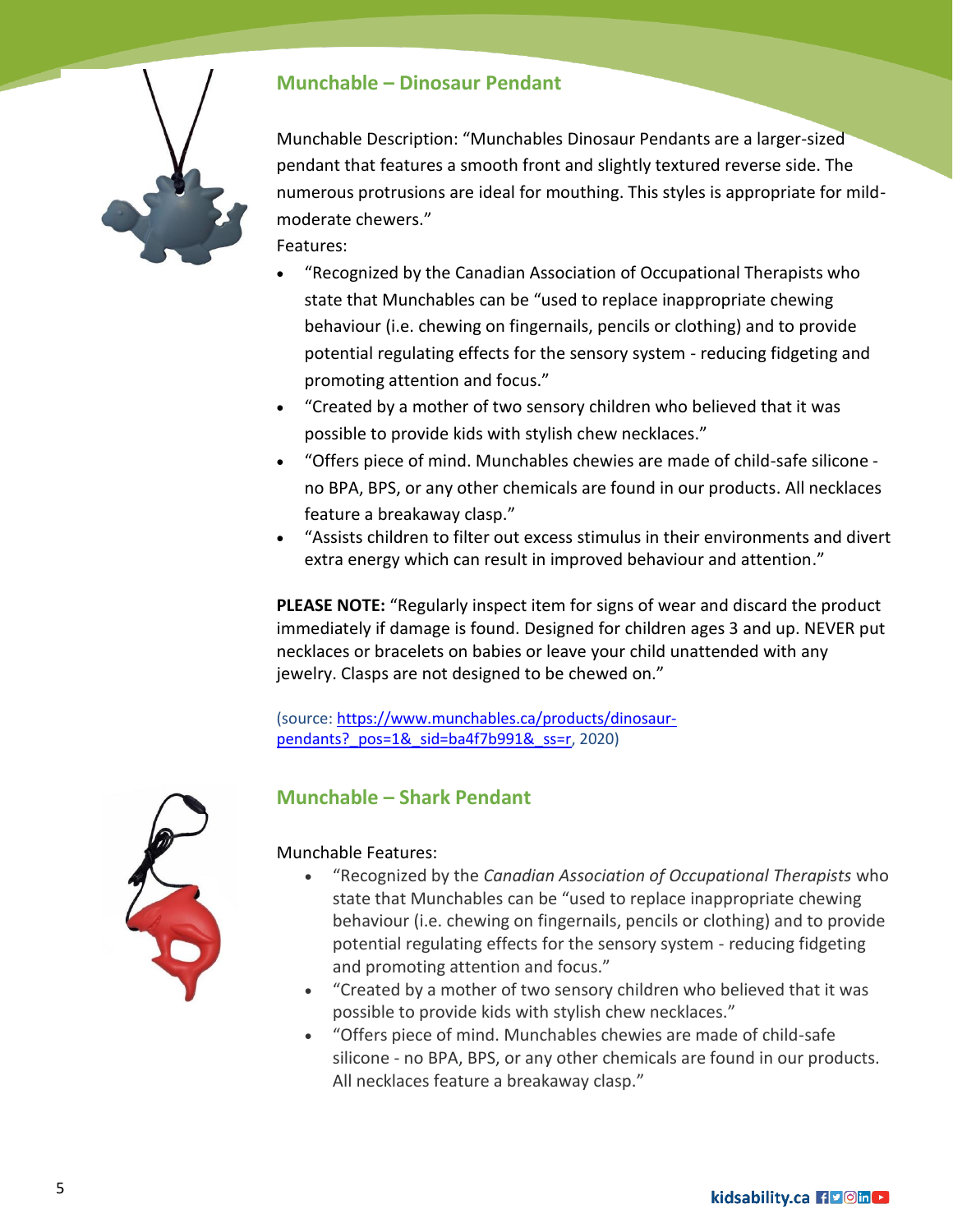"Assists children to filter out excess stimulus in their environments and divert extra energy which can result in improved behaviour and attention."

"The Shark Pendants are strung on an easily shortened 29" nylon cord with a breakaway clasp. It measures 6.5 by 8cm."

**PLEASE NOTE:** "Regularly inspect item for signs of wear and discard the product immediately if damage is found. Designed for children ages 3 and up. NEVER put necklaces or bracelets on babies or leave your child unattended with any jewelry. Clasps are not designed to be chewed on."

(source: [https://www.munchables.ca/products/,](https://www.munchables.ca/products/) 2020)



### **Munchables – Robot**

 Munchables Description: "The Robot Pendant features a variety of different raised surfaces including knee pads and jet packs. It is ideal for mild-moderate chewers."

- "Recognized by the *Canadian Association of Occupational Therapists* who state that Munchables can be "used to replace inappropriate chewing behaviour (i.e. chewing on fingernails, pencils or clothing) and to provide potential regulating effects for the sensory system - reducing fidgeting and promoting attention and focus."
- "Created by a mother of two sensory children who believed that it was possible to provide kids with stylish chew necklaces."
- "Offers piece of mind. Munchables chewies are made of child-safe silicone - no BPA, BPS, or any other chemicals are found in our products. All necklaces feature a breakaway clasp."
- "Assists children to filter out excess stimulus in their environments and divert extra energy which can result in improved behaviour and attention."
- "The Robot Pendants are strung on an easily shortened 29" nylon cord with a breakaway clasp and measures approximately 5cm across."

**PLEASE NOTE**: "Regularly inspect item for signs of wear and discard the product immediately if damage is found. Designed for children ages 3 and up. NEVER put necklaces or bracelets on babies or leave your child unattended with any jewelry. Clasps are not designed to be chewed on." [\(https://www.munchables.ca/products/\)](https://www.munchables.ca/products/))"

(source[:https://www.munchables.ca/products/robot?\\_pos=1&\\_sid=50f9dc965&\\_ss=r,](https://www.munchables.ca/products/robot?_pos=1&_sid=50f9dc965&_ss=r) 2020)